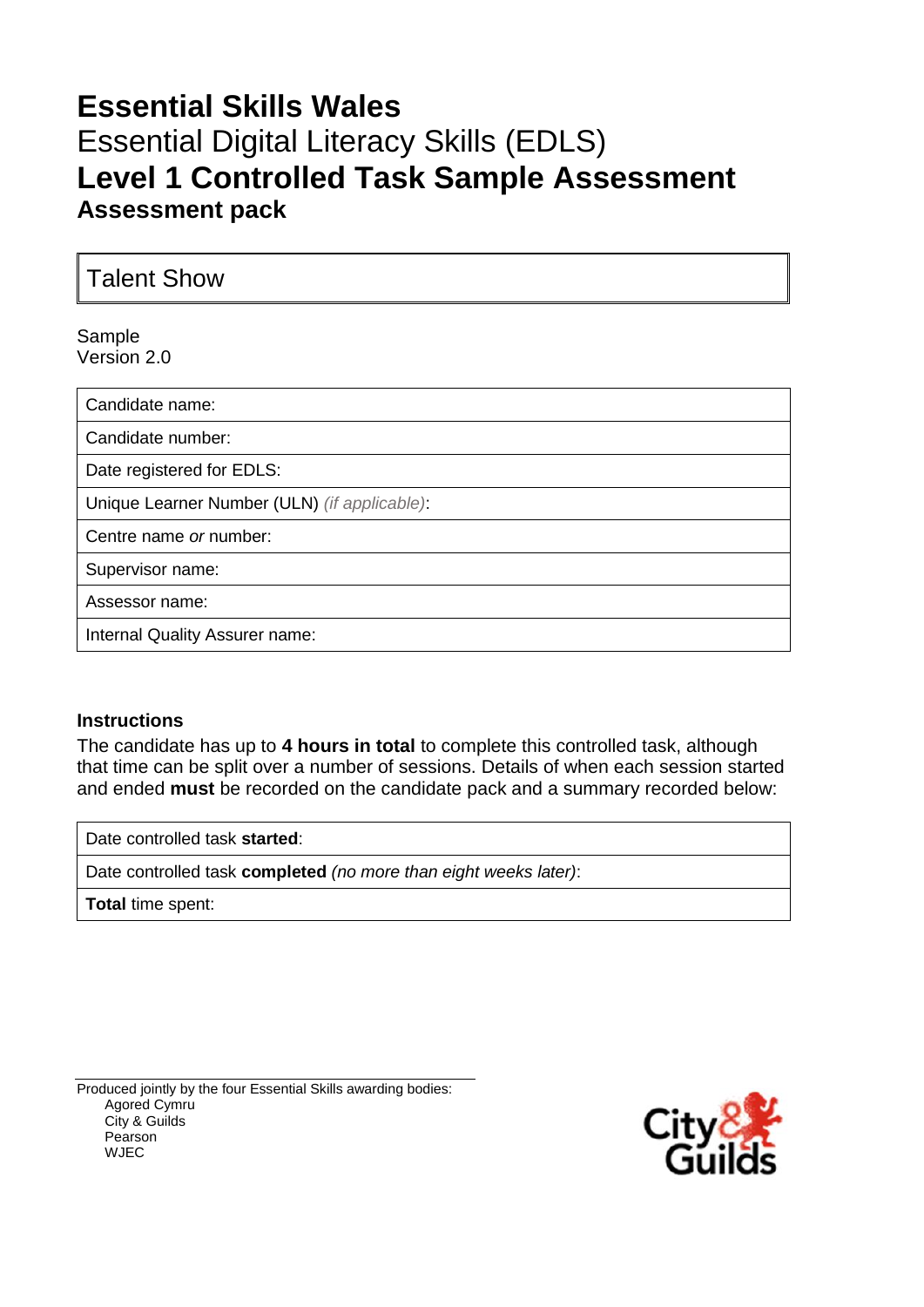# **1. Assessment requirements**

The following is a summary of the Essential Skills Wales (ESW) Controlled Task Conditions. These requirements should be read in conjunction with the relevant **Controlled Task Candidate Pack**. General assessment guidelines applicable to all ESW assessments can be found in the **Essential Skills Wales Suite** *Qualification Handbook*.

# **Controlled task assessment**

Controlled tasks are **summative assessments** measuring subject-specific skills. Candidates will need to show they can utilise these skills in a holistic manner, relevant to real-life circumstances. The assessment outcome is **pass/fail**.

Controlled tasks must be:

- internally assessed, by appropriately qualified staff, using the Marking Schemes provided. Please see section 2.2 of the *Qualification Handbook* for details of staff qualification.
- internally quality assured, by appropriately qualified staff.
- external quality assured/moderated by City & Guilds.
- compliant with **Controlled Task Conditions**.

# **Controlled task conditions**

This controlled task must be completed under the conditions set out below. 'Controlled' relates to all aspects of how the task is administered and assessed.

Candidates should only attempt this controlled task when they have been registered for this qualification and have developed the necessary skills at the required level. Learning development input should be completed before the candidate attempts this controlled task. This controlled task must normally be completed before the structured discussion is attempted.

## **Working period**

The candidate must complete this controlled task within an 8 week 'working period'. The working period commences on the date the candidate starts working on the task. The working period may be extended only in specific extenuating circumstances. Please see section 4.3 of the *Qualification Handbook* for further information.

### **Working time**

The candidate has up to **4 hours in total** to complete this controlled task. This task 'working time' allowance will formally start at the point when a task is first provided to the candidate. The task working time may be extended only in specific extenuating circumstances. Please see section 4.3 of the *Qualification Handbook* for further information.

The candidate is allowed research time when working on Part 2 of the Controlled Task and must be carried out under controlled conditions. This must be only be used for this part of the Controlled Task. The research time must be recorded on the front of the Candidate Pack.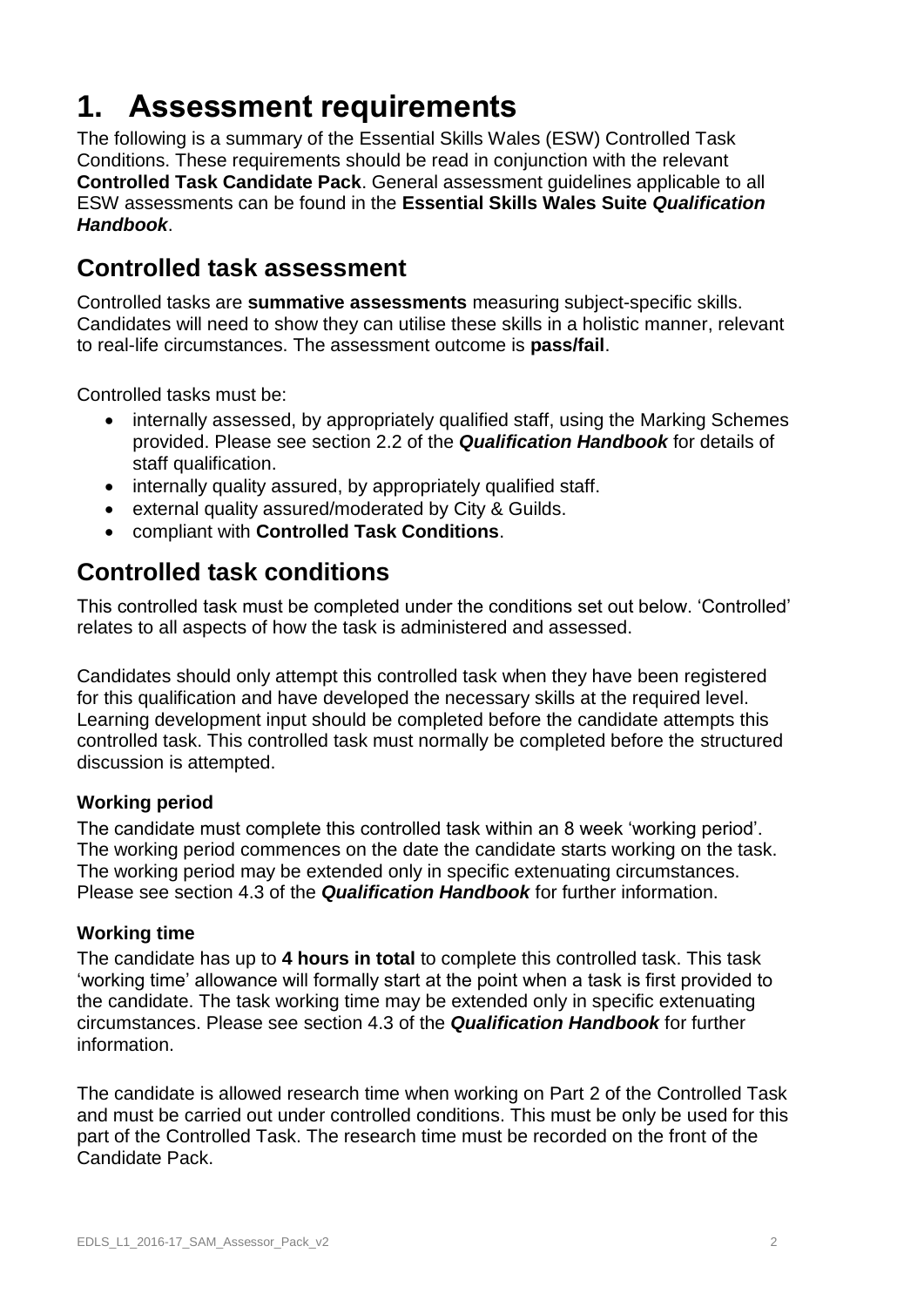## **Supervised conditions**

This controlled task must be completed under the following supervised conditions:

- This task is an 'open book' assessment. Candidates may have access to routine resources that might be available in a 'real life' situation, for example: PCs/laptops, tablets, dictionaries, calculators, reference books, relevant class notes and source material approved by their tutor so long as they are not designed *specifically* to assist with this assessment and do not compromise independent achievement of the standard. The candidate can access the Internet using supervised facilities.
- The environment within which tasks are completed must be supervised. This supervision must be **continuous** and ensure no interruption and/or undue influence is possible whilst candidates are working on the task. Suitable locations might include a classroom, a library or a workplace as long as an appropriate environment and supervision is maintained. For the avoidance of doubt, this environment does not require formal 'examination' conditions.
- The supervisor must be a reliable, responsible person who is accountable for ensuring adequate supervision and control of the environment is maintained. The supervisor must be present throughout the working time and be able to confirm that each candidate produced all work independently. The supervisor can be the candidate's tutor and/or assessor or another suitable person.
- This controlled task may be completed in one session or split over several sessions, as long as no learning or preparation is provided in between. If not completed in one sitting, the candidate's papers and all materials produced by the candidate must be collected in and stored securely until the next working time session begins. On no account may candidates take any of their work away with them between sessions, for example to work on a task at home.
- The working period and working time taken to complete this controlled task must be monitored and recorded as indicated on the front page of the *Candidate Pack*. The candidate, supervisor, assessor and centre details must be completed and the declarations must be signed and dated before completed tasks are submitted for assessment.

### **Assistance and access arrangements**

Assessors may provide candidates with the opportunity to clarify task requirements during the working period however this must not extend to any form of formative feedback. For example, recommending that a candidate should review their calculations would be inappropriate, whereas recommending the candidate re-read a particular section of the task requirements would be acceptable. Please see section 4.6 of the *Qualification Handbook* for further information on access arrangements.

### **Second and subsequent attempts**

A specific controlled task can be attempted only once. However, a candidate may undertake a different controlled task, (either another title from the City & Guilds preapproved bank or a centre devised assessment that has been approved by City & Guilds) at another time if they do not pass. Wherever the candidate is unsuccessful, they **must** undergo further development in the relevant skill(s) before re-attempting at a later date.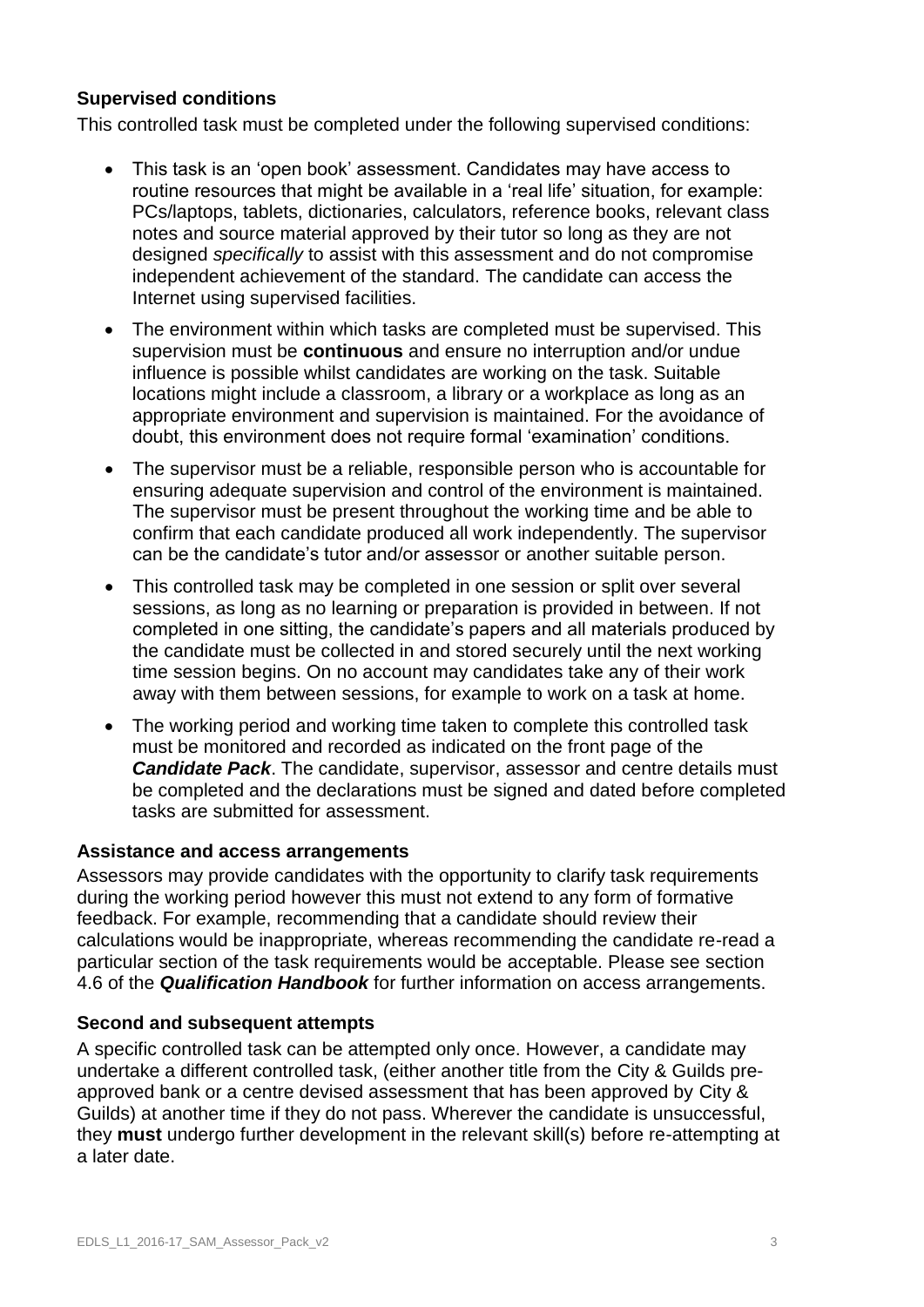## **Collaboration**

This controlled task requires the candidate to work as part of a group for some activities.

# **2. Assessor Guidance**

| <b>Essential Digital Literacy Skills Controlled Task</b>                                                                                                                  |  |  |  |
|---------------------------------------------------------------------------------------------------------------------------------------------------------------------------|--|--|--|
| Level 1<br><b>DURATION: 4 HOURS</b>                                                                                                                                       |  |  |  |
| <b>ASSESSOR INSTRUCTIONS AND GUIDANCE</b>                                                                                                                                 |  |  |  |
| Before the candidate starts the task                                                                                                                                      |  |  |  |
| <b>Preparation</b>                                                                                                                                                        |  |  |  |
| The scenario for this Level 1 EDLS assessment is about promoting a Talent Show                                                                                            |  |  |  |
| The assessor must provide the following information to the candidates:                                                                                                    |  |  |  |
| venue for talent show<br>time and date of talent show<br>ticket price                                                                                                     |  |  |  |
| Before the candidate starts <b>Part 3</b> of the assessment, he/she should be provided with<br>electronic contacts of those they are to collaborate with during the task. |  |  |  |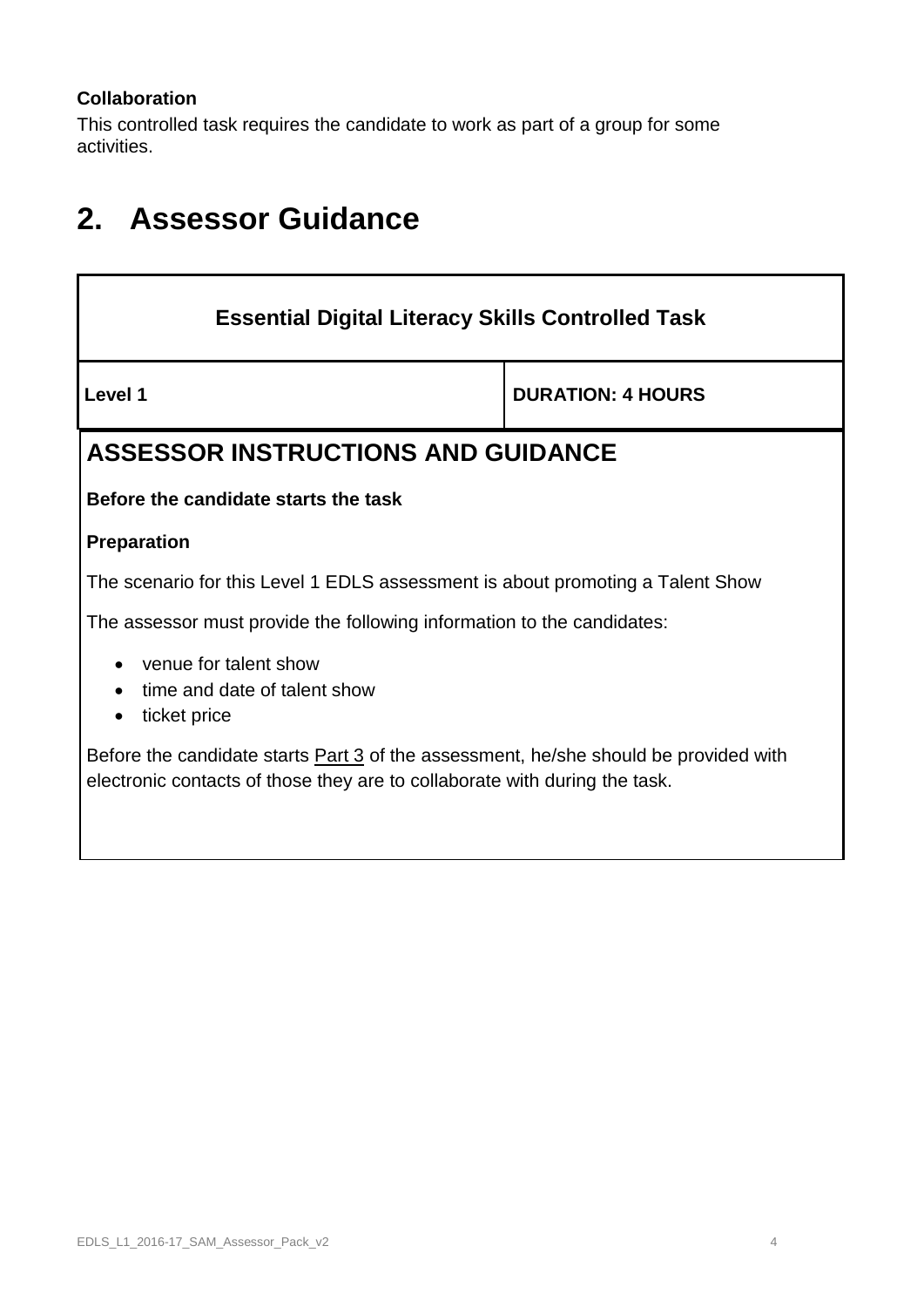# **3. Assessment records**

**Essential Digital Literacy at Level 1 Controlled Task Assessment Criteria Task title/topic: Talent Show**

| <b>DLL1.2 Digital Productivity</b>                                                                                                                                                                                             | <b>Evidence</b>                                                                                            | Ref                      | <b>Marks</b><br>available | Controlled<br><b>Task Marks</b> |
|--------------------------------------------------------------------------------------------------------------------------------------------------------------------------------------------------------------------------------|------------------------------------------------------------------------------------------------------------|--------------------------|---------------------------|---------------------------------|
| Be able to organise, store, share and protect digital<br>information<br>Organise folder structures to store information (2)<br>Manage files in folders efficiently (2)<br>Identify methods of securing digital information (2) | Folder structure with one folder (1)<br>Two subfolders within main folder<br>(1)                           | 1.1                      | 8                         |                                 |
| Store and access digital data (2)                                                                                                                                                                                              | At least 1 file stored in each folder<br>(1)                                                               | 1.2/1.4<br>1.3           |                           |                                 |
|                                                                                                                                                                                                                                | File/folder suitable name (1)                                                                              | 1.3                      |                           |                                 |
|                                                                                                                                                                                                                                | 1 mark for each way of securing<br>information (max 2 marks)<br>(e.g. correct permissions or<br>passwords) | 1.4                      |                           |                                 |
|                                                                                                                                                                                                                                | Storing data (max 1 mark)<br>Accessing data (max 1 mark)                                                   | 2                        |                           |                                 |
| Be able to use digital tools and technologies to<br>complete a task<br>Select and use at least one appropriate digital technology<br>and one appropriate digital tool to complete a task or solve<br>a problem $(4)$           | Select one device (1)<br>Select one digital tool (1)<br>Use a device (1)<br>Use a tool $(1)$               | 1.3<br>1.3<br>4.1<br>4.1 | 4                         |                                 |
| <b>Total Marks Available</b><br>(minimum required for a pass)                                                                                                                                                                  |                                                                                                            |                          | 12(8)                     |                                 |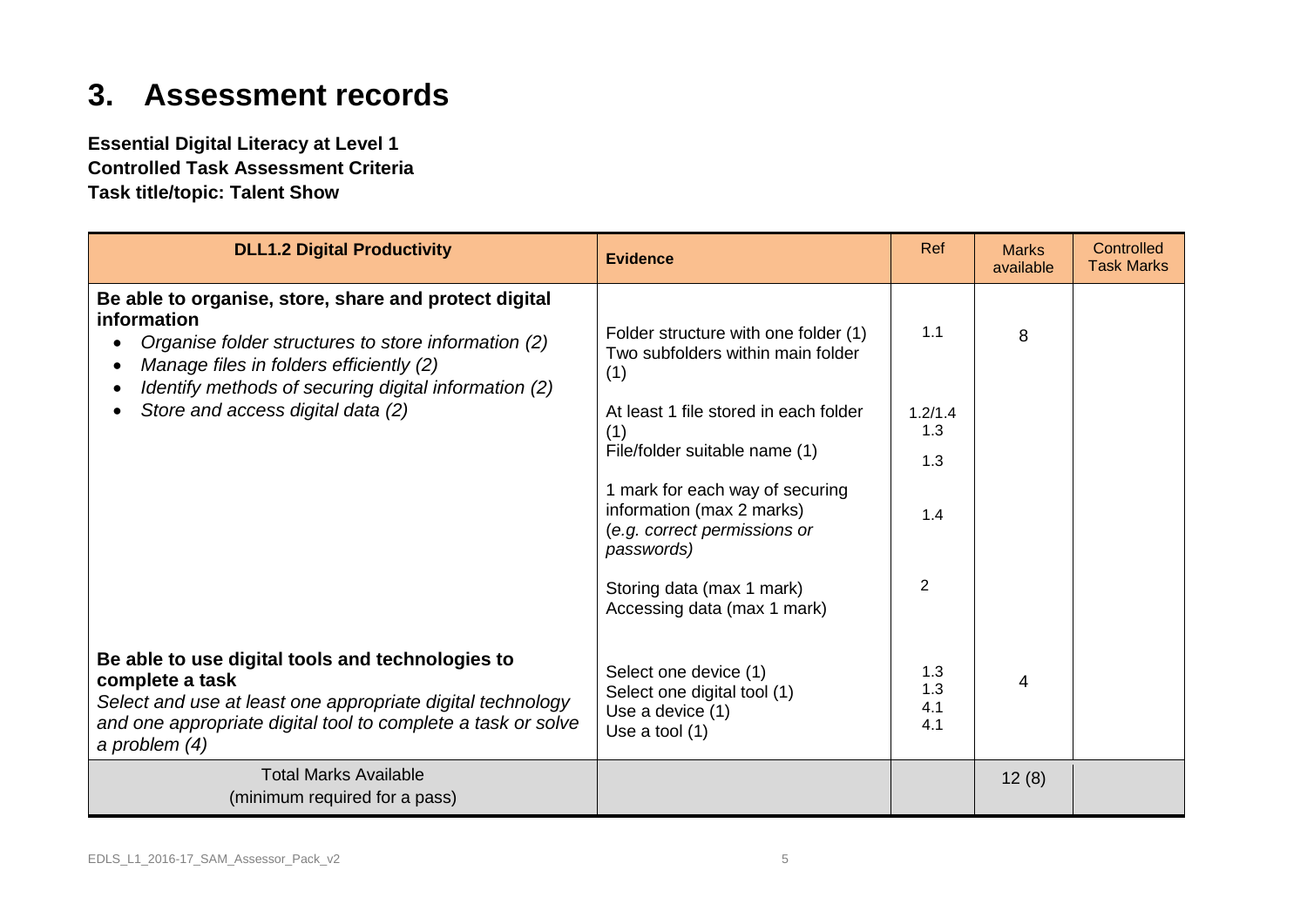| <b>DLL1.3 Digital Information Literacy</b>                                                                                                                                                                                                             | <b>Evidence</b>                                                                                                                                                                                                                                                                                                                                                                       |                    | <b>Marks</b><br>available | Controlled<br><b>Task</b><br><b>Marks</b> |
|--------------------------------------------------------------------------------------------------------------------------------------------------------------------------------------------------------------------------------------------------------|---------------------------------------------------------------------------------------------------------------------------------------------------------------------------------------------------------------------------------------------------------------------------------------------------------------------------------------------------------------------------------------|--------------------|---------------------------|-------------------------------------------|
| Be able to efficiently search for and save digital<br>information<br>Use suitable keywords or phrases to search for<br>$\bullet$<br>information to complete a task or solve a simple<br>problem(3)<br>Save the information for efficient retrieval (2) | Use of suitable keyword/phrase to<br>find:<br>Information on types of prizes at<br>talent shows<br>Information about the types of<br>acts<br>Information about a local<br>celebrity who may judge the<br>show<br>Copyright free images/video of<br>talent shows. (maximum of 3<br>marks awarded)<br>Information saved (1)<br>Saved using bookmarking or other<br>efficient method (1) | 2.1/2.2<br>2.2/2.3 | 5                         |                                           |
| Be able to retrieve and use digital information to<br>complete a task<br>Retrieve and use digital information which is in a<br>$\bullet$<br>suitable format for a target audience (2)                                                                  | Information is shared with team<br>digitally. Award 1 mark for sharing<br>information, (1)<br>1 mark for a suitable format (1)                                                                                                                                                                                                                                                        | 3.2<br>2.3         | 2                         |                                           |
| <b>Total Marks Available</b><br>(minimum required for a pass)                                                                                                                                                                                          |                                                                                                                                                                                                                                                                                                                                                                                       |                    | 7(4)                      |                                           |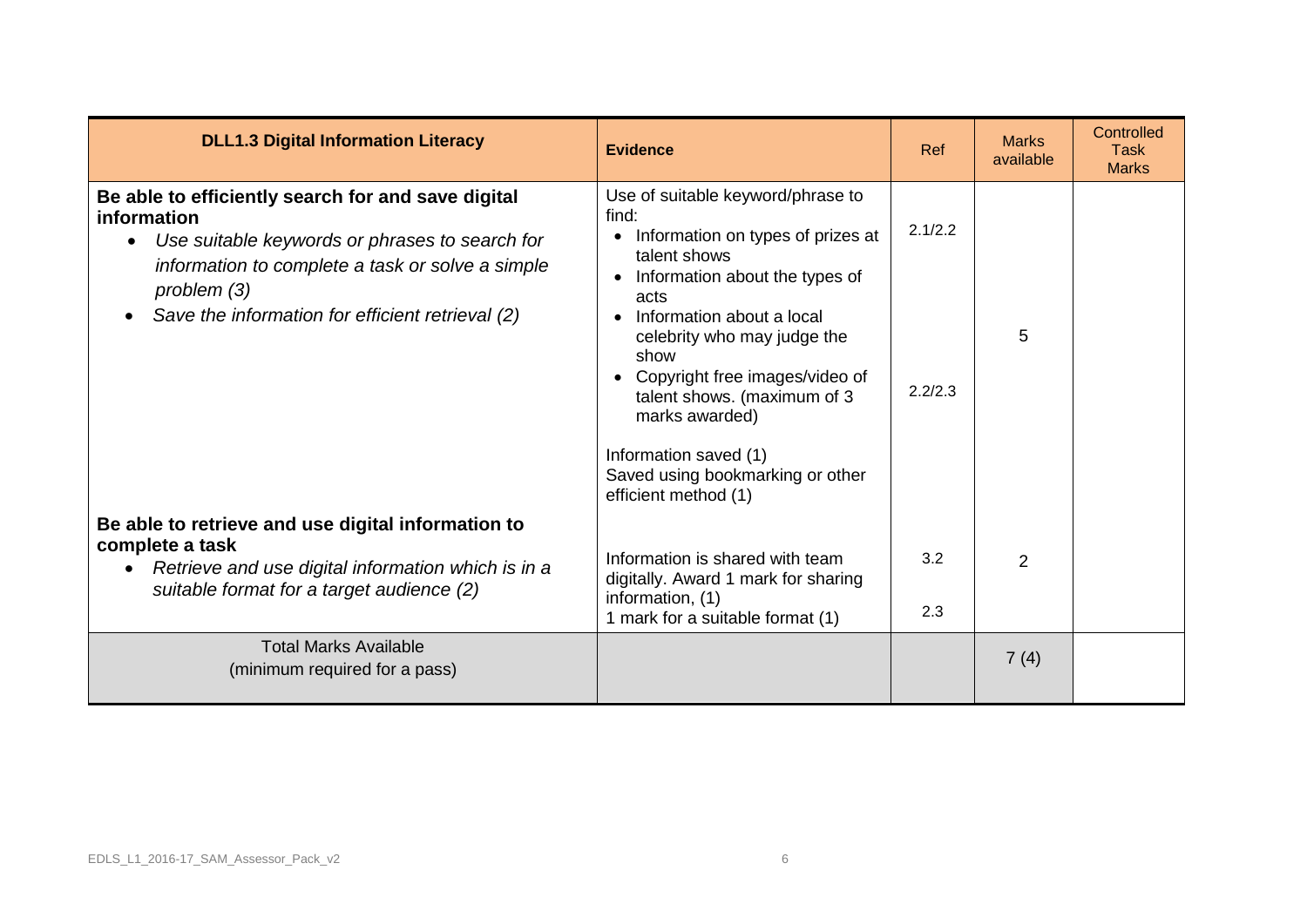| <b>DLL1.4 Digital Collaboration</b>                                                                                                                                                                                                                                                                                                                                                                      | <b>Evidence</b>                                                                                                                                                                                                                                                                                                                                                                                                                                                                                                                                                                          | Ref                                         | <b>Marks</b><br>available | Controlled<br><b>Task</b><br><b>Marks</b> |
|----------------------------------------------------------------------------------------------------------------------------------------------------------------------------------------------------------------------------------------------------------------------------------------------------------------------------------------------------------------------------------------------------------|------------------------------------------------------------------------------------------------------------------------------------------------------------------------------------------------------------------------------------------------------------------------------------------------------------------------------------------------------------------------------------------------------------------------------------------------------------------------------------------------------------------------------------------------------------------------------------------|---------------------------------------------|---------------------------|-------------------------------------------|
| <b>Learning Outcome:</b>                                                                                                                                                                                                                                                                                                                                                                                 |                                                                                                                                                                                                                                                                                                                                                                                                                                                                                                                                                                                          |                                             |                           |                                           |
| Be able to work effectively and efficiently with a digital<br>team<br>Identify opportunities to collaborate using online<br>tools to complete a task or solve a simple problem<br>(2)<br>Demonstrate effective and efficient synchronous<br>(real time) and asynchronous methods of<br>collaborating with an online team to complete a task<br>or solve a problem (5)<br>Review the selected methods (2) | Award marks if appropriate<br>collaboration takes place during the<br>task(2)<br>effective and efficient asynchronous<br>method of communication (e.g.<br>email $(2)$<br>(1 mark if not effective and efficient<br>$-$ e.g. reply is selected rather than<br>reply all)<br>effective and efficient synchronous<br>method $(2)$<br>(1 mark if not effective and efficient<br>e.g. not all team members have<br>access to chosen method)<br>suitable information is shared (1)<br>Reasons why the methods were<br>successful or not successful (2)<br>(1 mark only if one reason is given) | 3.1/3.2/<br>3.3<br>3.1<br>3.2<br>3.2<br>3.3 | 9                         |                                           |
| <b>Total Marks Available</b><br>(minimum required for a pass)                                                                                                                                                                                                                                                                                                                                            |                                                                                                                                                                                                                                                                                                                                                                                                                                                                                                                                                                                          |                                             | 9(6)                      |                                           |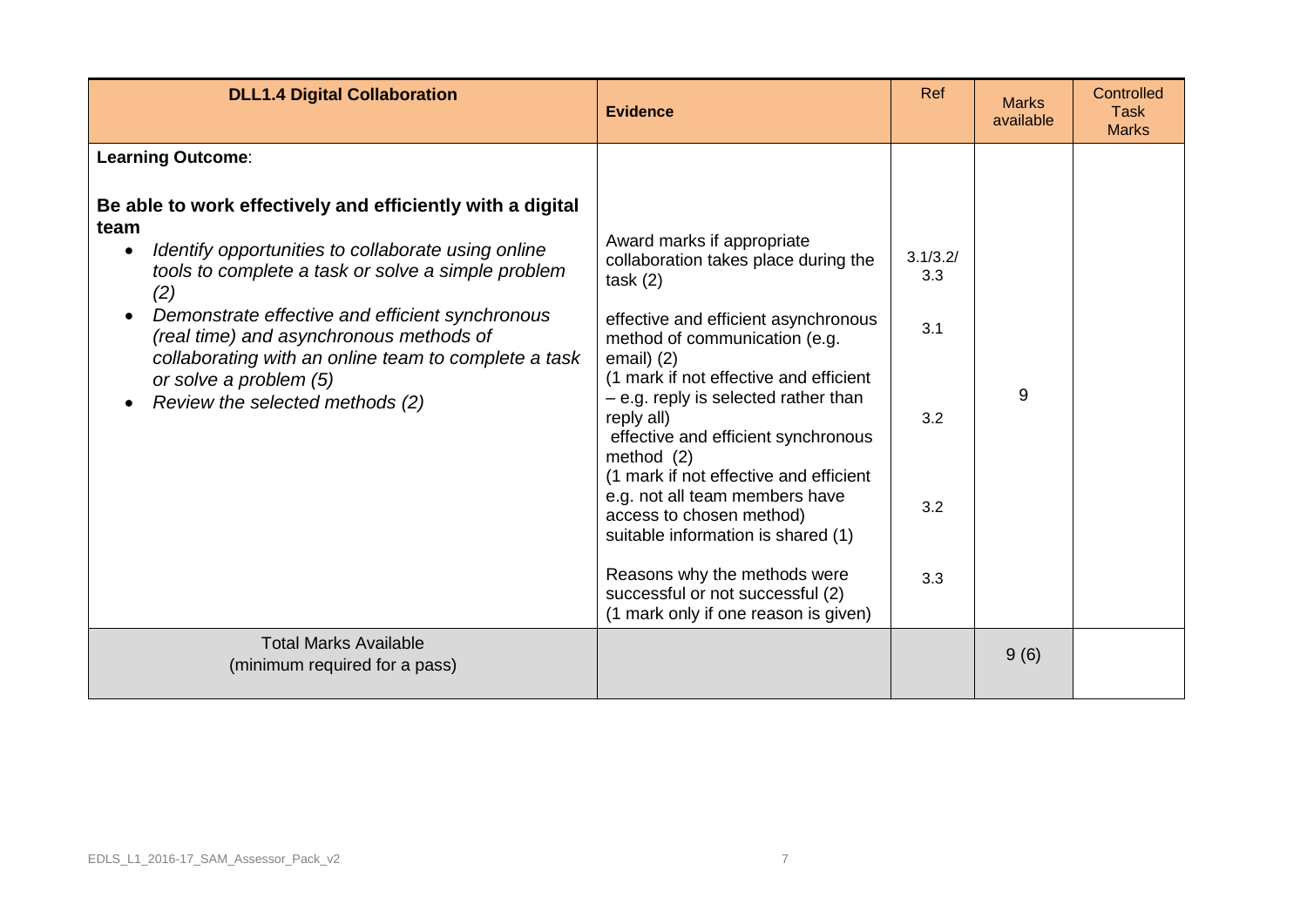| <b>DLL1.5 Digital Creativity</b>                                                                                                                         | <b>Evidence</b>                                                                                                                                                                                                                                                              | Ref        | <b>Marks</b><br>available | Controlled<br>Task<br><b>Marks</b> |
|----------------------------------------------------------------------------------------------------------------------------------------------------------|------------------------------------------------------------------------------------------------------------------------------------------------------------------------------------------------------------------------------------------------------------------------------|------------|---------------------------|------------------------------------|
| Be able to demonstrate how digital<br>creativity can be used to complete tasks<br>Use an appropriate creative digital<br>approach to complete a task (8) | Multimedia resource using at least 2 media created.<br>(1)<br>Appropriate information for entrants about talent<br>show $(1)$<br>At least 2 images/videos <b>about</b> talent shows (1)                                                                                      | 4.1<br>4.1 | 8                         |                                    |
|                                                                                                                                                          | Appropriate use of at least 4 techniques: (e.g.<br>formatting, colour schemes, use of templates,<br>timings, hyperlinks) (4)<br>Multimedia resource is effective (1)<br>Do not award if media used is unclear (e.g pixelated,<br>distorted, poorly cropped, contains static) | 4.1<br>4.1 |                           |                                    |
| <b>Total Marks Available</b><br>(minimum required for a pass)                                                                                            |                                                                                                                                                                                                                                                                              |            | 8(6)                      |                                    |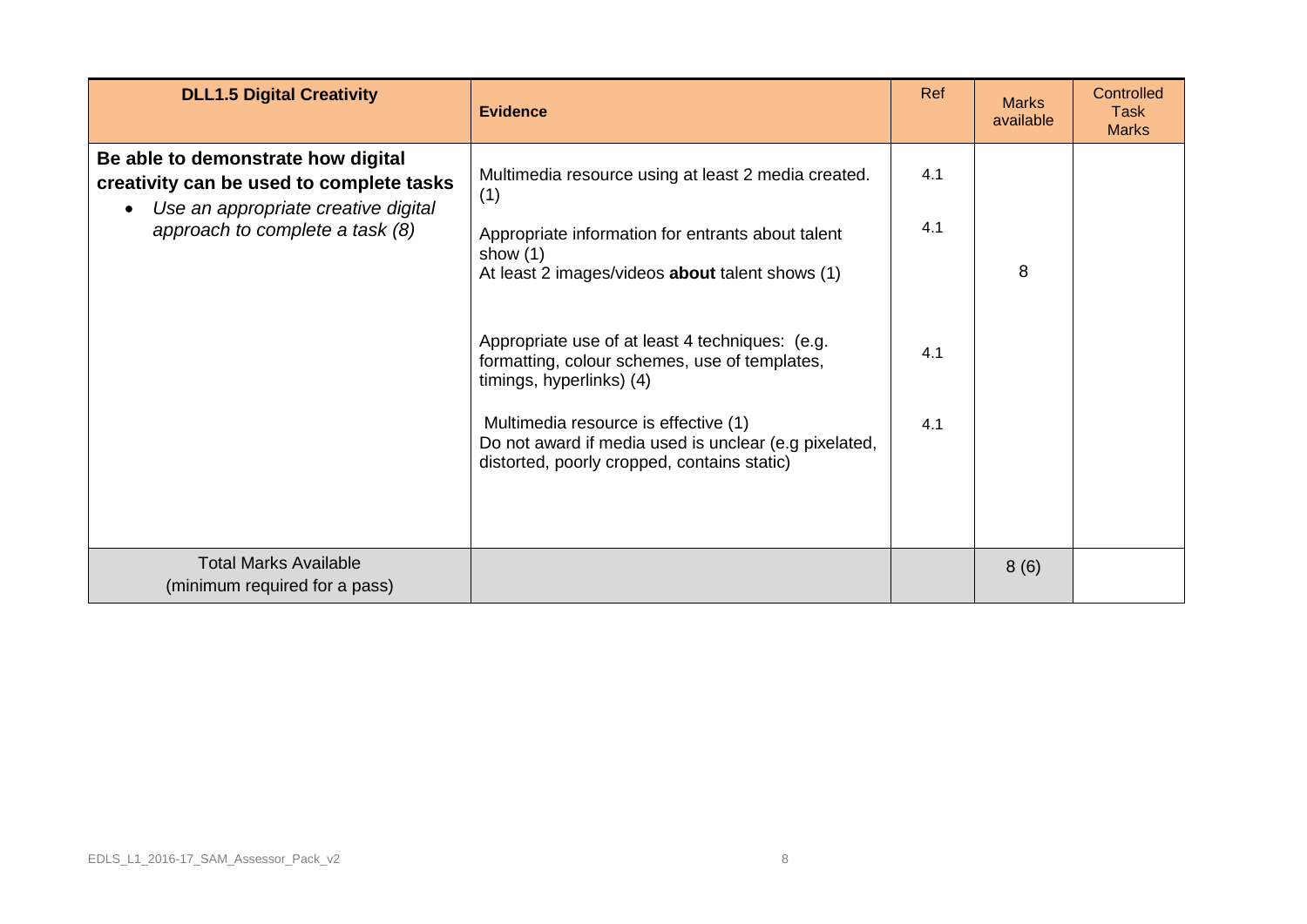| <b>Assessment Summary:</b><br><b>Controlled Task</b> | Marks Available | Marks required<br>for a Pass | <b>Marks</b><br>Awarded | Pass<br>Y/N |
|------------------------------------------------------|-----------------|------------------------------|-------------------------|-------------|
| <b>Digital Productivity</b>                          | 12              | 8                            |                         |             |
| Digital Information Literacy                         | 7               | 4                            |                         |             |
| <b>Digital Collaboration</b>                         | 9               | 6                            |                         |             |
| <b>Digital Creativity</b>                            | 8               | 6                            |                         |             |
| <b>Total Mark for Full Control Task</b>              | 36              | 24                           |                         |             |

| <b>Quality Assurance: Controlled Task</b> |  |       |  |  |
|-------------------------------------------|--|-------|--|--|
| Assessor:                                 |  |       |  |  |
| Name:                                     |  |       |  |  |
| Signature:                                |  | Date: |  |  |
| Internal quality assurer (IQA):           |  |       |  |  |
| Feedback:                                 |  |       |  |  |
| Name:                                     |  |       |  |  |
| Signature:                                |  | Date: |  |  |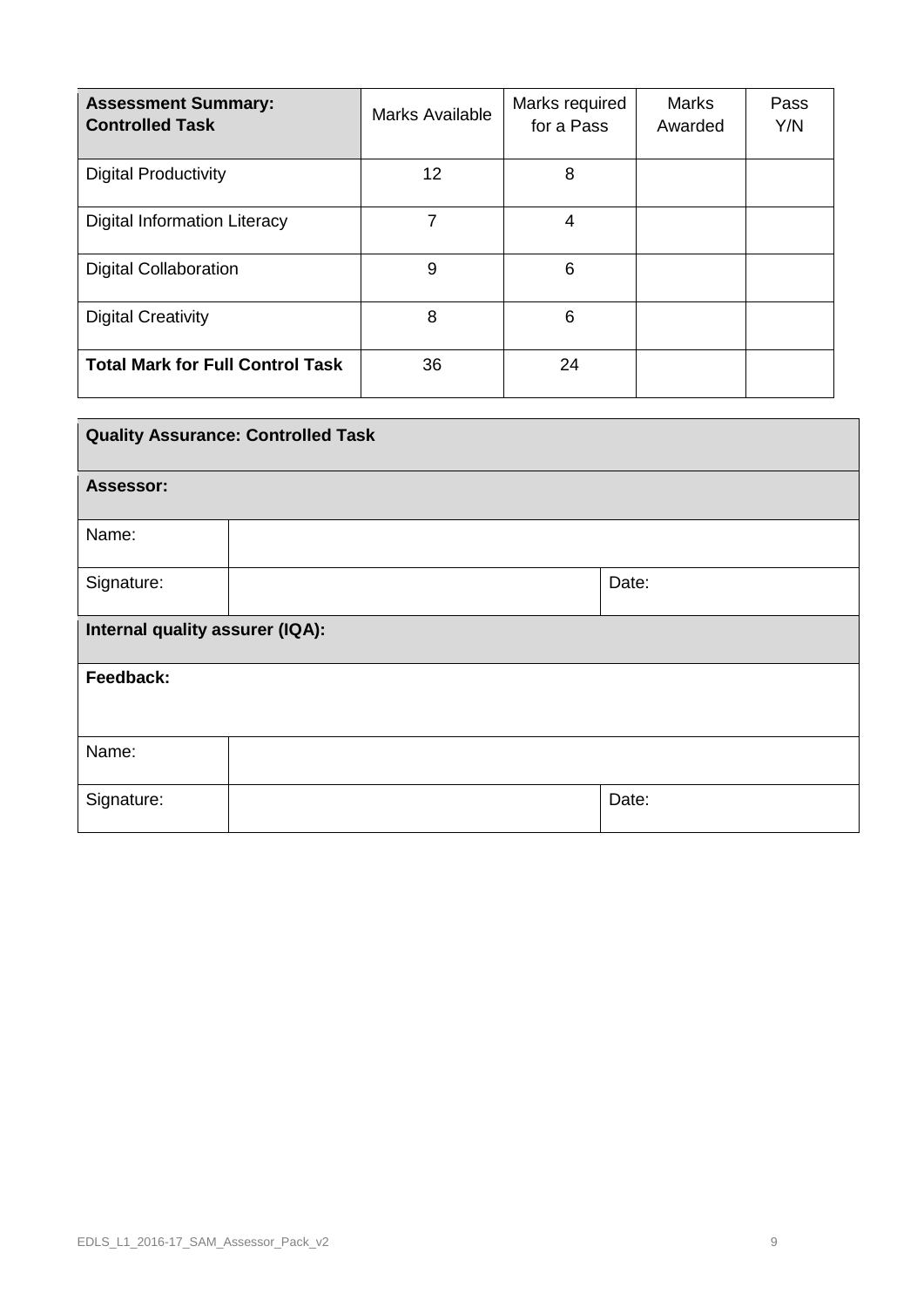# **Level 1 Structured Discussion Record: Talent Show**

## **Guidance:**

- Preparatory notes (verbal or written) should be submitted as supporting evidence
- All elements should be attempted by the candidate
- Assessors should ensure that each candidate has the opportunity to demonstrate the required knowledge.

Date of discussion **Date of discussion** 

| Group members if applicable (max of 4) |  |
|----------------------------------------|--|
|                                        |  |
|                                        |  |
|                                        |  |
|                                        |  |

## **Candidates must pass all elements in Table 1**

### **Table 1:**

| Confirm that the candidate:                                                                                                                                                                                                                                  | Pass | <b>Comments and examples to show</b><br>how candidate met the criteria: |
|--------------------------------------------------------------------------------------------------------------------------------------------------------------------------------------------------------------------------------------------------------------|------|-------------------------------------------------------------------------|
| Outlined how online information can<br>impact on self and others.                                                                                                                                                                                            |      |                                                                         |
| The candidate has outlined at least two<br>impacts associated with cookies and<br>website tracking e.g.<br>Companies may use cookies<br>and/or websites to monitor<br>interests and shopping habits<br>Cookies and/or websites used to<br>target advertising |      |                                                                         |
| At least 2 ways outlined here for a pass.                                                                                                                                                                                                                    |      |                                                                         |
| Identified common problems<br>encountered when using digital<br>tools/technologies and indicated how<br>these could be overcome.<br>Candidate can identify any problems<br>encountered when using digital tool                                               |      |                                                                         |
| and/or technologies and either their<br>solution or suggested solutions.                                                                                                                                                                                     |      |                                                                         |
| At least 2 common problems identified.                                                                                                                                                                                                                       |      |                                                                         |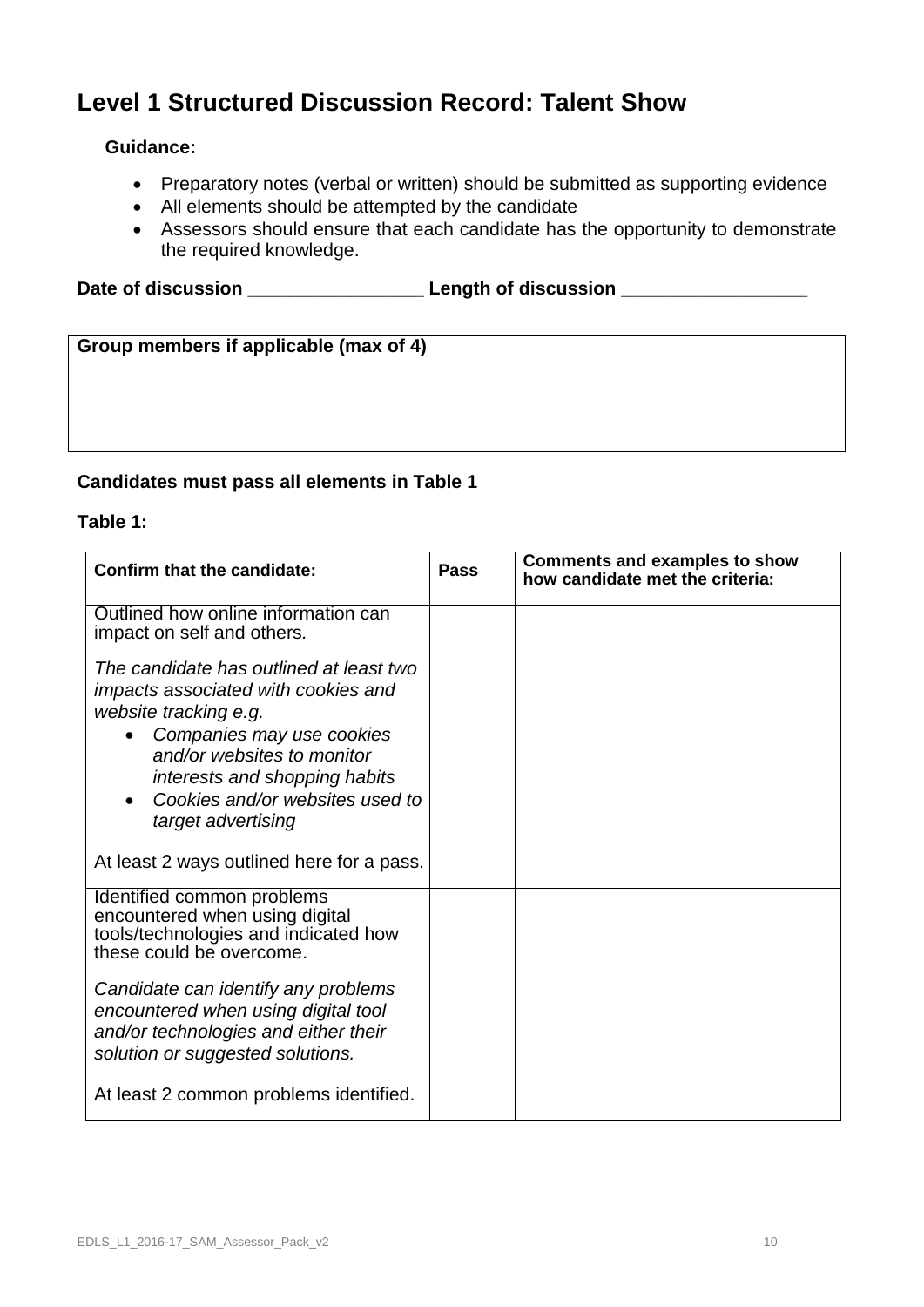# **Candidates must pass 2 out of 4 elements in Table 2:**

# **Table 2:**

| <b>Confirm that the candidate:</b>                                                                                                                                                                          | <b>Pass</b> | <b>Comments and examples to show</b><br>how candidate met the criteria: |
|-------------------------------------------------------------------------------------------------------------------------------------------------------------------------------------------------------------|-------------|-------------------------------------------------------------------------|
| Identify a common digital problem and<br>solution.                                                                                                                                                          |             |                                                                         |
| This could include, but not be restricted<br>to:                                                                                                                                                            |             |                                                                         |
| Frozen devices – reboot needed<br>App not working – delete and<br>$\bullet$<br>reload<br>Device updates needed<br>Software updates needed<br>$\bullet$                                                      |             |                                                                         |
| At least 1 digital problem and solution<br>identified.                                                                                                                                                      |             |                                                                         |
| Gave reasons why the located source of<br>information was reliable and relevant.                                                                                                                            |             |                                                                         |
| Evidence could include for example:<br>information is current; information is<br>about appropriate.                                                                                                         |             |                                                                         |
| At least 2 reasons required.                                                                                                                                                                                |             |                                                                         |
| Outlined how digital collaborative tools<br>could be used to enhance personal and<br>professional practices.                                                                                                |             |                                                                         |
| For example: more cost and /or time<br>effective, encourages team working,                                                                                                                                  |             |                                                                         |
| At least 2 ways outlined.                                                                                                                                                                                   |             |                                                                         |
| Identified how an approach/resource is<br>developed using digital creativity and its<br>potential impact on an audience.                                                                                    |             |                                                                         |
| Using what they have created within the<br>Controlled Task or other example(s), the<br>candidate can identify how they have<br>used digital creativity and the potential<br>impact this has on an audience. |             |                                                                         |
| At least one approach/resource<br>identified.                                                                                                                                                               |             |                                                                         |